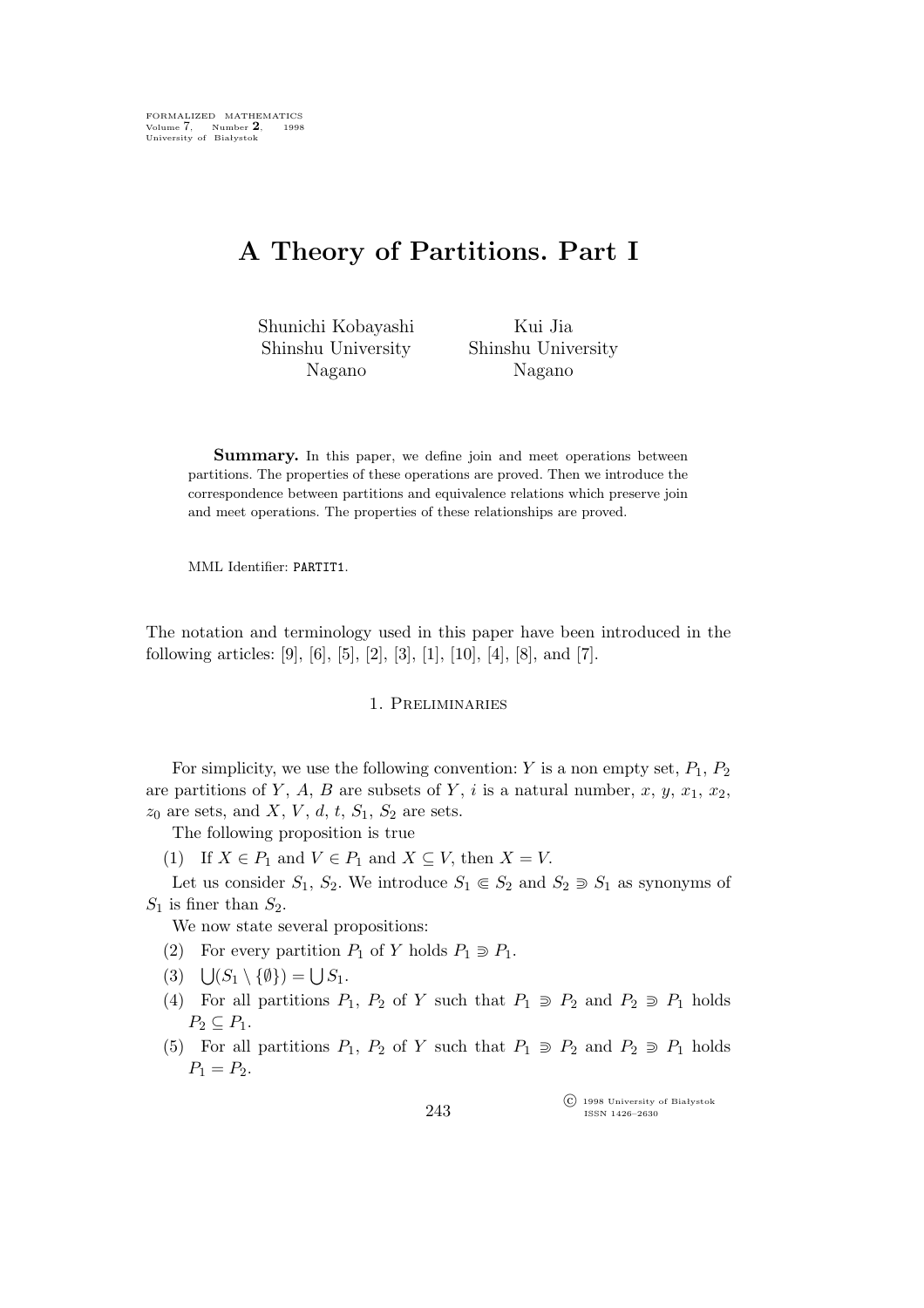$(7)^1$  For all partitions  $P_1$ ,  $P_2$  of Y such that  $P_1 \supseteq P_2$  holds  $P_1$  is coarser than  $P_2$ .

Let us consider Y, let  $P_1$  be a partition of Y, and let b be a set. We say that b is a dependent set of  $P_1$  if and only if:

(Def. 1) There exists a set B such that  $B \subseteq P_1$  and  $B \neq \emptyset$  and  $b = \bigcup B$ .

Let us consider Y, let  $P_1$ ,  $P_2$  be partitions of Y, and let b be a set. We say that b is a minimal dependent set of  $P_1$  and  $P_2$  if and only if the conditions (Def. 2) are satisfied.

- (Def. 2)(i) b is a dependent set of  $P_1$  and a dependent set of  $P_2$ , and
	- (ii) for every set d such that  $d \subseteq b$  and d is a dependent set of  $P_1$  and a dependent set of  $P_2$  holds  $d = b$ .

We now state several propositions:

- (8) For all partitions  $P_1$ ,  $P_2$  of Y such that  $P_1 \supseteq P_2$  and for every set b such that  $b \in P_1$  holds b is a dependent set of  $P_2$ .
- (9) For every partition  $P_1$  of Y holds Y is a dependent set of  $P_1$ .
- (10) Let F be a family of subsets of Y. Suppose Intersect(F)  $\neq \emptyset$  and for every X such that  $X \in F$  holds X is a dependent set of  $P_1$ . Then Intersect(F) is a dependent set of  $P_1$ .
- (11) Let  $X_0, X_1$  be subsets of Y. Suppose  $X_0$  is a dependent set of  $P_1$  and  $X_1$ is a dependent set of  $P_1$  and  $X_0$  meets  $X_1$ . Then  $X_0 \cap X_1$  is a dependent set of  $P_1$ .
- (12) For every subset X of Y such that X is a dependent set of  $P_1$  and  $X \neq Y$ holds  $X^c$  is a dependent set of  $P_1$ .
- (13) For every element y of Y there exists a subset X of Y such that  $y \in X$ and X is a minimal dependent set of  $P_1$  and  $P_2$ .
- (14) For every partition  $P$  of  $Y$  and for every element  $y$  of  $Y$  there exists a subset A of Y such that  $y \in A$  and  $A \in P$ .

Let Y be a non empty set. One can verify that every partition of Y is non empty.

Let Y be a set. The functor  $PARTITIONS(Y)$  is defined by:

- (Def. 3) For every set x holds  $x \in \text{PARTITIONS}(Y)$  iff x is a partition of Y.
	- Let Y be a set. One can check that  $PARTITIONS(Y)$  is non empty.

## 2. Join and Meet Operation Between Partitions

Let us consider Y and let  $P_1$ ,  $P_2$  be partitions of Y. The functor  $P_1 \wedge P_2$ yielding a partition of  $Y$  is defined by:

<sup>&</sup>lt;sup>1</sup>The proposition  $(6)$  has been removed.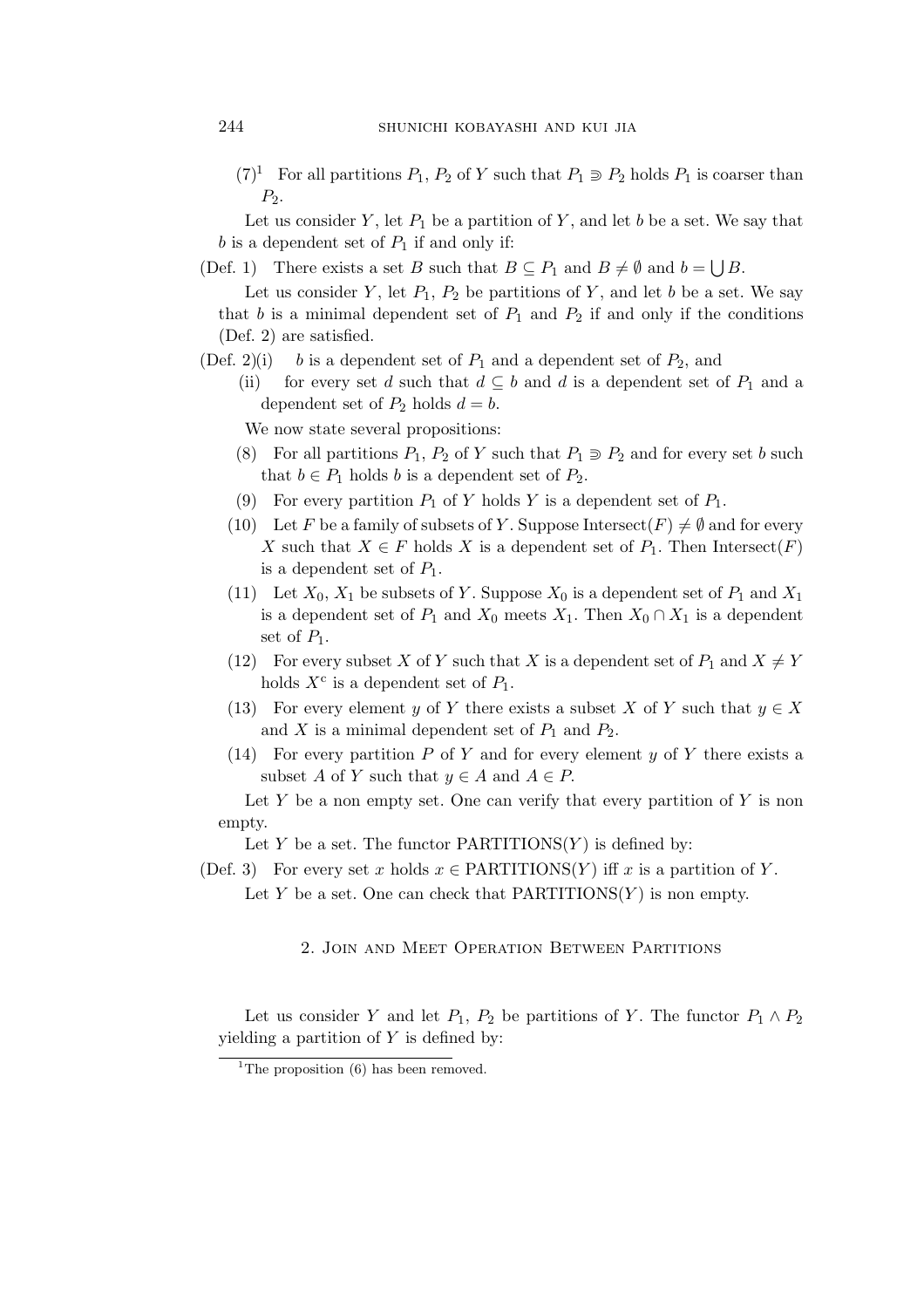$(\text{Def. 4})$   $P_1 \wedge P_2 = P_1 \cap P_2 \setminus \{\emptyset\}.$ 

Let us observe that the functor  $P_1 \wedge P_2$  is commutative. One can prove the following propositions:

- (15) For every partition  $P_1$  of Y holds  $P_1 \wedge P_1 = P_1$ .
- (16) For all partitions  $P_1$ ,  $P_2$ ,  $P_3$  of Y holds  $P_1 \wedge P_2 \wedge P_3 = P_1 \wedge P_2 \wedge P_3$ .
- (17) For all partitions  $P_1$ ,  $P_2$  of Y holds  $P_1 \supseteq P_1 \wedge P_2$ .
- (18) For all partitions  $P_1$ ,  $P_2$ ,  $P_3$  of Y such that  $P_1 \supseteq P_2$  and  $P_2 \supseteq P_3$  holds  $P_1 \supset P_3$ .

Let us consider Y and let  $P_1$ ,  $P_2$  be partitions of Y. The functor  $P_1 \vee P_2$ yielding a partition of  $Y$  is defined by:

(Def. 5) For every d holds  $d \in P_1 \vee P_2$  iff d is a minimal dependent set of  $P_1$  and  $P_2$ .

Let us observe that the functor  $P_1 \vee P_2$  is commutative. One can prove the following propositions:

- (19) For all partitions  $P_1$ ,  $P_2$  of Y holds  $P_1 \nsubseteq P_1 \vee P_2$ .
- (20) For every partition  $P_1$  of Y holds  $P_1 \vee P_1 = P_1$ .
- (21) For all partitions  $P_1$ ,  $P_3$  of Y such that  $P_1 \nsubseteq P_3$  and  $x \in P_3$  and  $z_0 \in P_1$ and  $t \in x$  and  $t \in z_0$  holds  $z_0 \subseteq x$ .
- (22) For all partitions  $P_1$ ,  $P_2$  of Y such that  $x \in P_1 \vee P_2$  and  $z_0 \in P_1$  and  $t \in x$  and  $t \in z_0$  holds  $z_0 \subseteq x$ .

#### 3. Partitions and Equivalence Relations

We now state the proposition

- (23) Let  $P_1$  be a partition of Y. Then there exists an equivalence relation  $R_1$ of Y such that for all x, y holds  $\langle x, y \rangle \in R_1$  if and only if the following conditions are satisfied:
	- (i) x *∈* Y,
	- (ii)  $y \in Y$ , and
- (iii) there exists A such that  $A \in P_1$  and  $x \in A$  and  $y \in A$ .

Let us consider Y. The functor  $Rel(Y)$  yields a function and is defined by the conditions (Def. 6).

 $(Def. 6)(i)$  dom  $Rel(Y) = PARTITIONS(Y)$ , and

(ii) for every x such that  $x \in \text{PARTITIONS}(Y)$  there exists an equivalence relation  $R_1$  of Y such that  $(Rel(Y))(x) = R_1$  and for all sets  $x_1, x_2$  holds  $\langle x_1, x_2 \rangle \in R_1$  iff  $x_1 \in Y$  and  $x_2 \in Y$  and there exists A such that  $A \in x$ and  $x_1 \in A$  and  $x_2 \in A$ .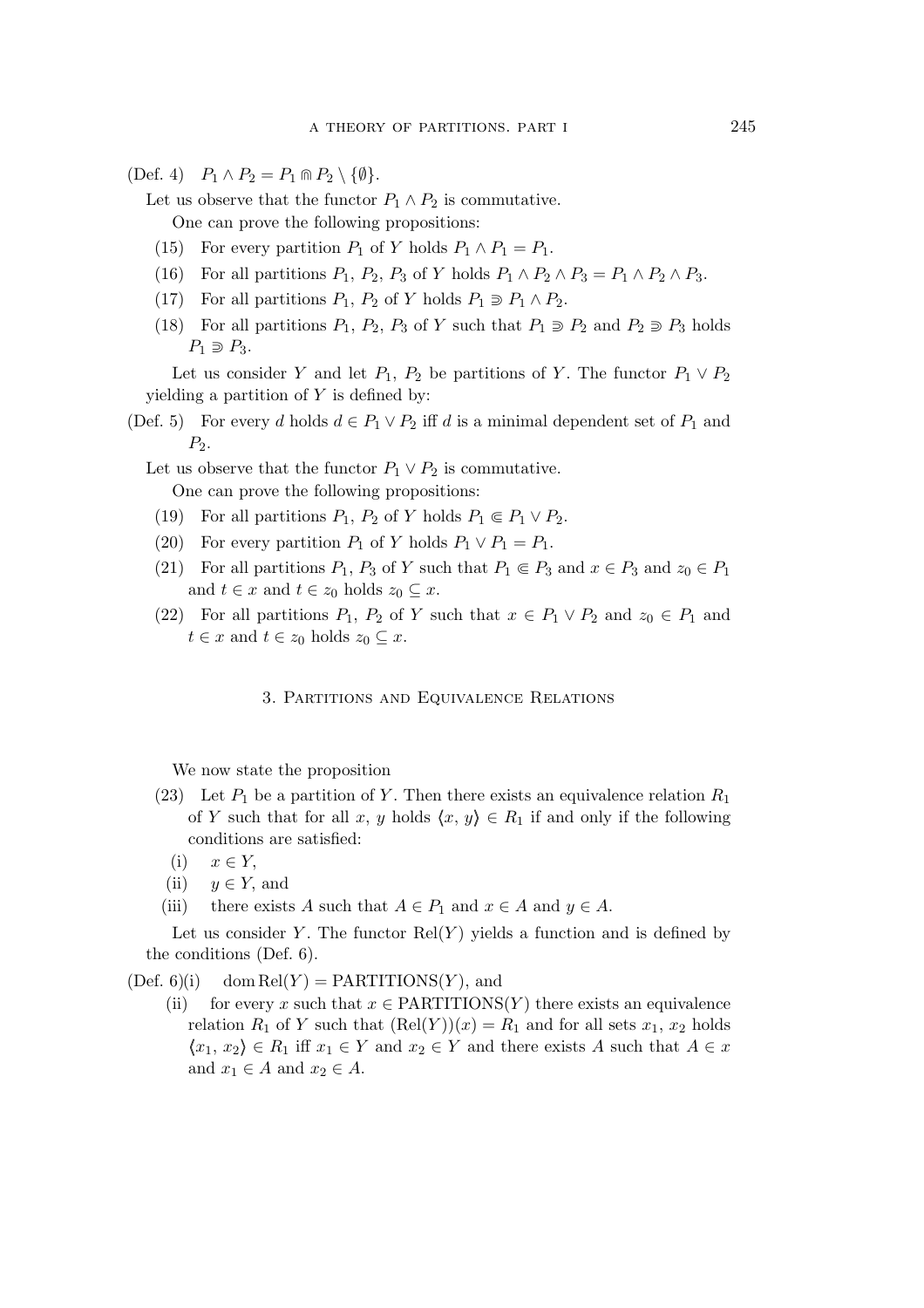Let Y be a non empty set and let  $P_1$  be a partition of Y. The functor  $\equiv_{(P_1)}$ yielding an equivalence relation of  $Y$  is defined as follows:

 $(\text{Def. 7}) \equiv_{(P_1)} = (\text{Rel}(Y))(P_1).$ 

The following propositions are true:

- (24) For all partitions  $P_1$ ,  $P_2$  of Y holds  $P_1 \n\t\in P_2$  iff  $\equiv_{(P_1)} \subseteq \equiv_{(P_2)}$ .
- (25) Let  $P_1$ ,  $P_2$  be partitions of Y,  $p_0$ , x, y be sets, and f be a finite sequence of elements of Y . Suppose that
	- $(i)$   $p_0 \subseteq Y$ ,
	- $(ii)$   $x \in p_0$ ,
- (iii)  $f(1) = x$ ,
- (iv)  $f(\text{len } f) = y$ ,
- $(v)$   $1 \leqslant \text{len } f$ ,
- (vi) for every i such that  $1 \leq i$  and  $i < \text{len } f$  there exist sets  $p_2, p_3, u$  such that  $p_2 \in P_1$  and  $p_3 \in P_2$  and  $f(i) \in p_2$  and  $u \in p_3$  and  $u \in p_3$  and  $f(i + 1) \in p_3$ , and
- (vii)  $p_0$  is a dependent set of  $P_1$  and a dependent set of  $P_2$ .

Then  $y \in p_0$ .

- (26) Let  $R_2, R_3$  be equivalence relations of Y, f be a finite sequence of elements of  $Y$ , and  $x, y$  be sets. Suppose that
	- (i) x *∈* Y,
- (ii)  $y \in Y$ ,
- (iii)  $f(1) = x$ ,
- (iv)  $f(\operatorname{len} f) = y$ ,
- $(v)$   $1 \leqslant \text{len } f$ , and
- (vi) for every i such that  $1 \leq i$  and  $i < \text{len } f$  there exists a set u such that  $u \in Y$  and  $\langle f(i), u \rangle \in R_2 \cup R_3$  and  $\langle u, f(i+1) \rangle \in R_2 \cup R_3$ . Then  $\langle x, y \rangle \in R_2 \sqcup R_3$ .
- (27) For all partitions  $P_1$ ,  $P_2$  of Y holds  $\equiv_{P_1 \vee P_2} \equiv \equiv_{(P_1)} \sqcup \equiv_{(P_2)}$ .
- (28) For all partitions  $P_1$ ,  $P_2$  of Y holds  $\equiv_{P_1 \wedge P_2} \equiv \equiv_{(P_1)} \cap \equiv_{(P_2)}$ .
- (29) For all partitions  $P_1$ ,  $P_2$  of Y such that  $\equiv_{(P_1)} \equiv \equiv_{(P_2)}$  holds  $P_1 = P_2$ .
- (30) For all partitions  $P_1$ ,  $P_2$ ,  $P_3$  of Y holds  $P_1 \vee P_2 \vee P_3 = P_1 \vee P_2 \vee P_3$ .
- (31) For all partitions  $P_1$ ,  $P_2$  of Y holds  $P_1 \wedge P_1 \vee P_2 = P_1$ .
- (32) For all partitions  $P_1$ ,  $P_2$  of Y holds  $P_1 \vee P_1 \wedge P_2 = P_1$ .
- (33) For all partitions  $P_1$ ,  $P_2$ ,  $P_3$  of Y such that  $P_1 \nsubseteq P_3$  and  $P_2 \nsubseteq P_3$  holds  $P_1 \vee P_2 \in P_3$ .
- (34) For all partitions  $P_1$ ,  $P_2$ ,  $P_3$  of Y such that  $P_1 \supseteq P_3$  and  $P_2 \supseteq P_3$  holds  $P_1 \wedge P_2 \supseteq P_3$ .

Let us consider Y. The functor  $\mathcal{I}(Y)$  yielding a partition of Y is defined as follows:

(Def. 8)  $\mathcal{I}(Y) = \text{SmallestPartition}(Y)$ .